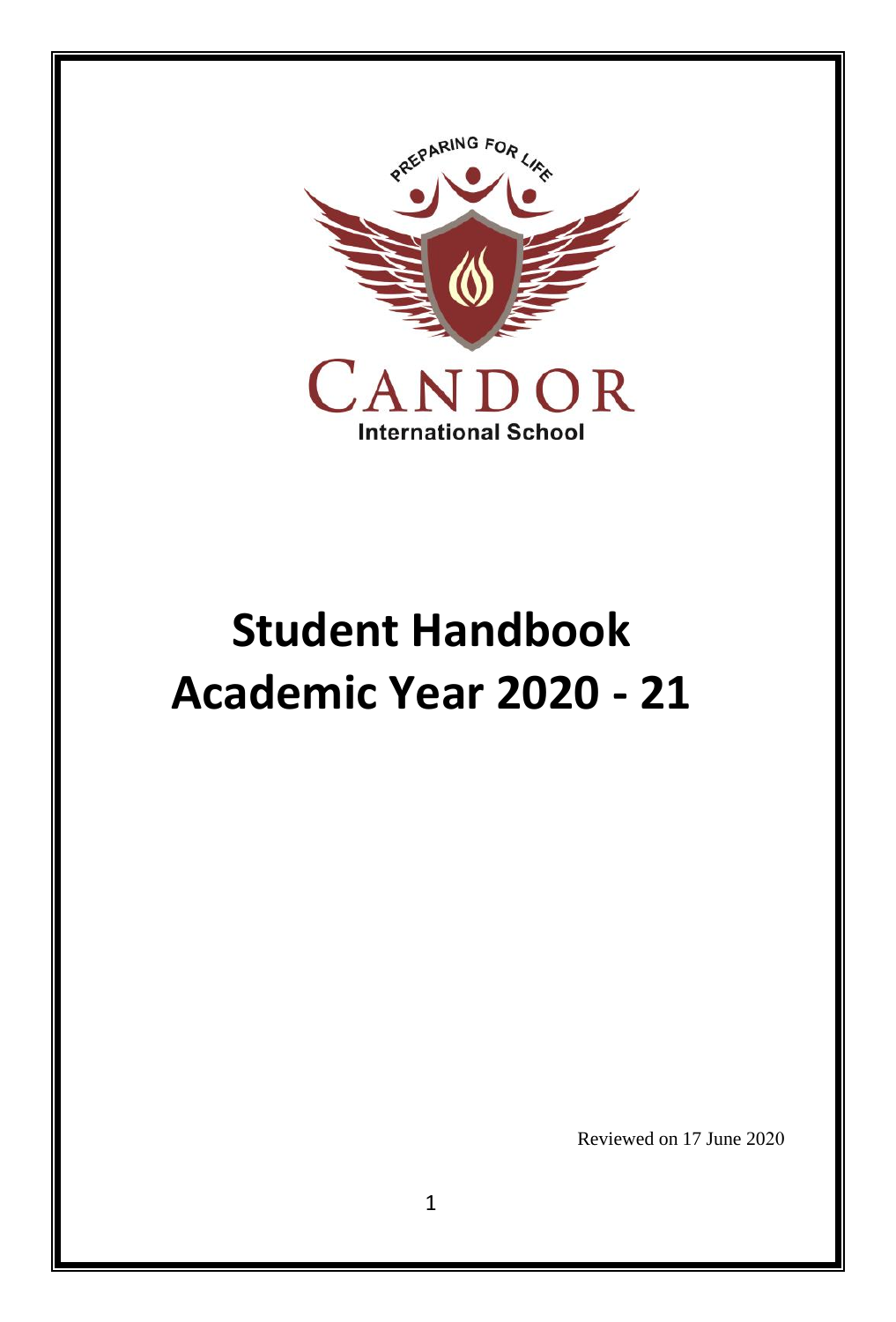#### **1. Introduction**

Candor is a co-educational K1-12 international school for day scholars and boarders. The school offers the IGCSE and IBDP programmes. The residential facilities are available for regular and weekly boarders for boys and girls from grades 5 to 12.

"Candor International School aims, to nurture lifelong learners, who, through respect and intercultural understanding, technology, creativity, collaboration and an active engagement in community service and humanitarian activities, become citizens of the world to contribute, and make a difference, to their generation."

This vision is articulated through the following Core Values: **Love** of Learning through life long enquiry **Respect** for diversity of people, faith, culture and ideas **Concern** for community at all levels **Integrity** of thought, speech and actions **Openness** to adopting the best models **Transparency** of standards and practices

All students are expected to follow the core values and meet the expectations of the school. In an international school, it is crucial that all students are sensitive to the values of others, cultural diversities and respect all. The Principal and staff of the school will ensure the safety of the students and create a community of learners. Therefore, Candor seeks the cooperation of the students and partnership of parents.

**Every student is expected to read this Handbook carefully and follow the guidelines.** 

#### **2. General Guidelines & Expected Behaviour**

Candor International School expects all the students to be responsible and sensitive to the culture and needs of others. Therefore, students:

- Inappropriate displays of affection will result in disciplinary consequences
- Candor expects all students to be responsible and sensitive to the culture and needs of others. Sometimes even the most harmless intent may be misunderstood. Therefore, students are advised to refrain from anything that can be interpreted as bullying as this is a legal offence.
- Any form of bullying, intimidation, abuse, ragging or physical violence will result in suspension or expulsion.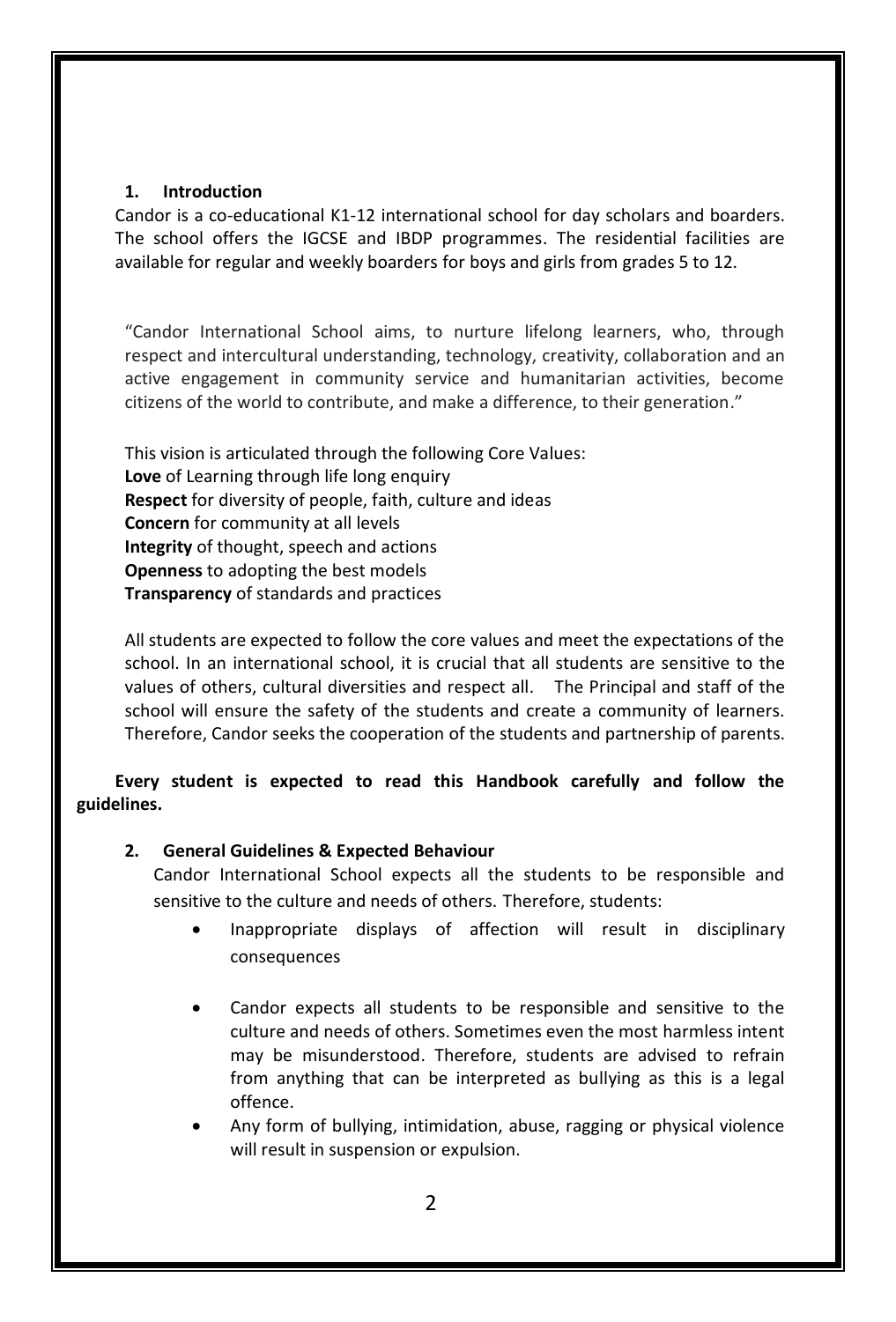- Students are expected to courteous, polite, honest and truthful in all aspects of academic life as well as residential life. They are expected to attend all classes and be actively involved in all school programmes
- All students should treat school property with respect as they would their own
- Inappropriate displays of affection will result in disciplinary consequences
- Any form of cyber offence will result in serious disciplinary consequence
- Day scholars are not permitted to enter the dorms
- must be courteous and respectful towards their Dorm parents

#### **3. Politically Acceptable Language**

RESPECT is one of our core values, so students are expected to refrain from using politically incorrect language, offensive and swear words. Any use of such language will lead to appropriate disciplinary action.

# **4. Prohibitory Policy**

Candor International School campus is a **NO SMOKING** and **NO DRINKING ZONE. Therefore, all students are expected to refrain from using tobacco, alcohol or any other intoxicating substance.**

- Any student found indulging in substance abuse such as smoking or drinking in or outside the school campus will face serious disciplinary consequences.
- Any student found supplying or bringing in cigarettes, alcohol and any other illegal substance etc. will lead to serious disciplinary action.

# **5. Zero Tolerance Policy**

The safety and well- being of the students and staff are of utmost importance to the school. Any form of harmful action to self and others will be viewed seriously. Therefore, Candor International School maintains ZERO tolerance to the following:

- Possession, peddling and abuse of any form of illegal substance
- Any illegal substance that is harmful and injurious to one's health
- Bullying in any form such as verbal, physical abuse, social harassment and ragging etc.
- Possession and use of weapons, instruments and tools with intent to harm

# **6. The School Year**

The Candor Academic Year is divided into two Semesters: Semester I and Semester II. The Semesters are divided into 4 Quarters.

**Note: Please refer to the student diary for the detailed school calendar** 

#### **7. School Timings**

The Candor School day begins at 8.00 am and ends at 3.45 pm. All students are expected to be in school by 7.50 am.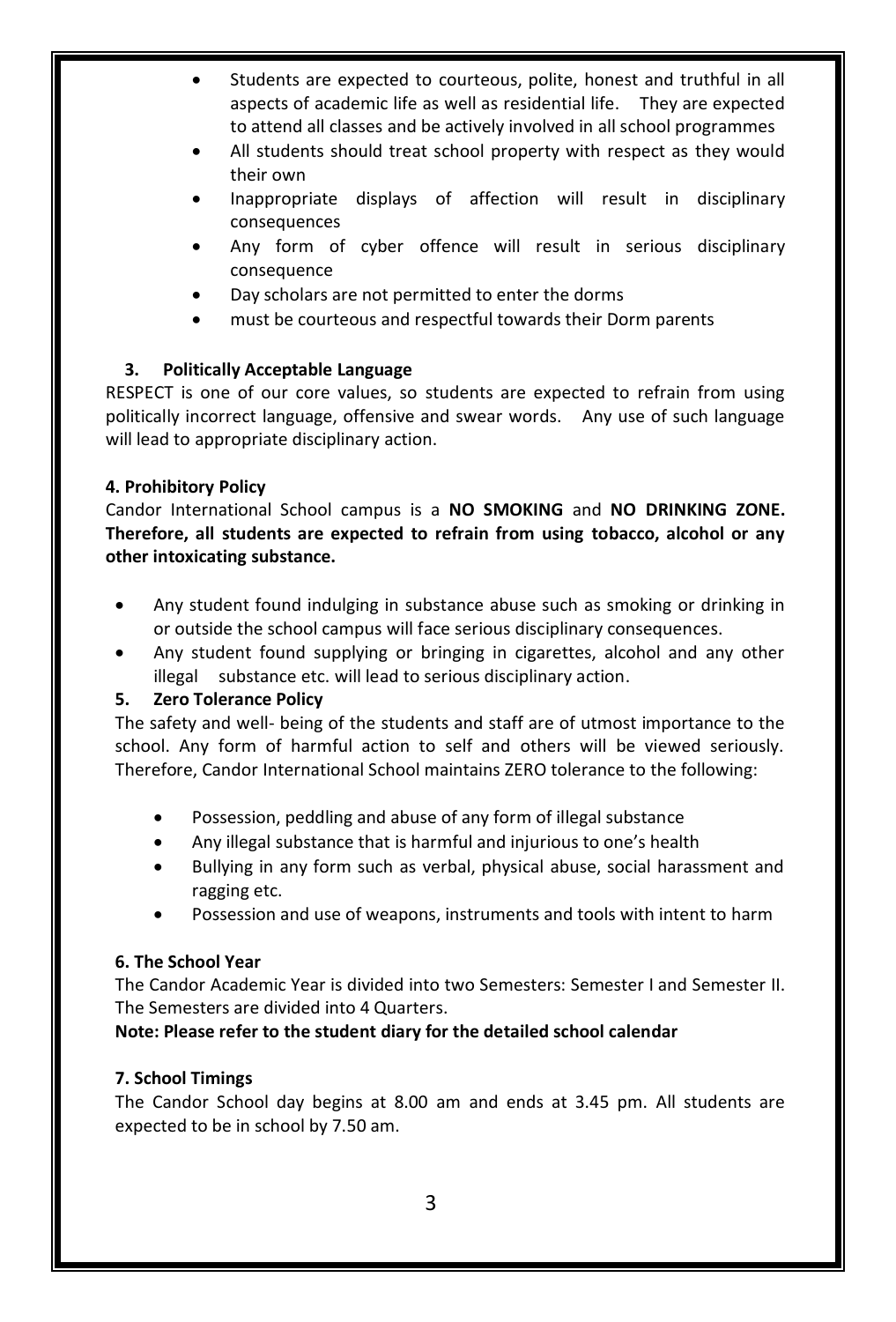#### **8. The Cycle Schedule**

Candor follows a 5-day cycle. Each student is expected to follow the given Time table unless specified otherwise by the school.

#### **9. Reporting Cycle**

- Throughout the Semester, there will be on-going Assessment for learning (Formative/ Summative Assessments)
- At the end of each Semester there will be a cumulative Assessment of learning report
- Interim reports will be sent to parents at any time during the year if there is any particular concern so that early intervention is possible

#### **10. Assessment Policy**

- Candor believes in continuous learning and assessment and this is reflected in the assessment policy.
- The assessments for learning are continuous Formative/ Summative, semester end & Year end.
- Assessments can be in the form of written work as well as oral presentations, visual presentations, hands on projects, quizzes, journals, class assignments, collaborative projects, field trips etc. These are some ways of assessing student learning.
- The feedback of the assessments will be uploaded on LB for students and parents to view.

#### **11. The Grading System**

Candor uses letter grades from A+ to E, where A+ is the highest level of achievement. Formative assessments will be updated regularly for parents to see. The semester end and year end semester reports will be emailed at the end of each semester.

What the letter grades symbolize

| Grade Code  | a             | h                          | $\mathbf c$                |              | e                             | u                             |
|-------------|---------------|----------------------------|----------------------------|--------------|-------------------------------|-------------------------------|
| Percentage  | $100 -$<br>80 | $79 - 70$                  | $69 - 60$                  | $59 - 50$    | $49 - 40$                     | $39 - 0$                      |
| Description | Very<br>Good  | Good in<br>most<br>aspects | Good in<br>some<br>aspects | Satisfactory | Struggling in<br>some aspects | Struggling in<br>most aspects |

AS Level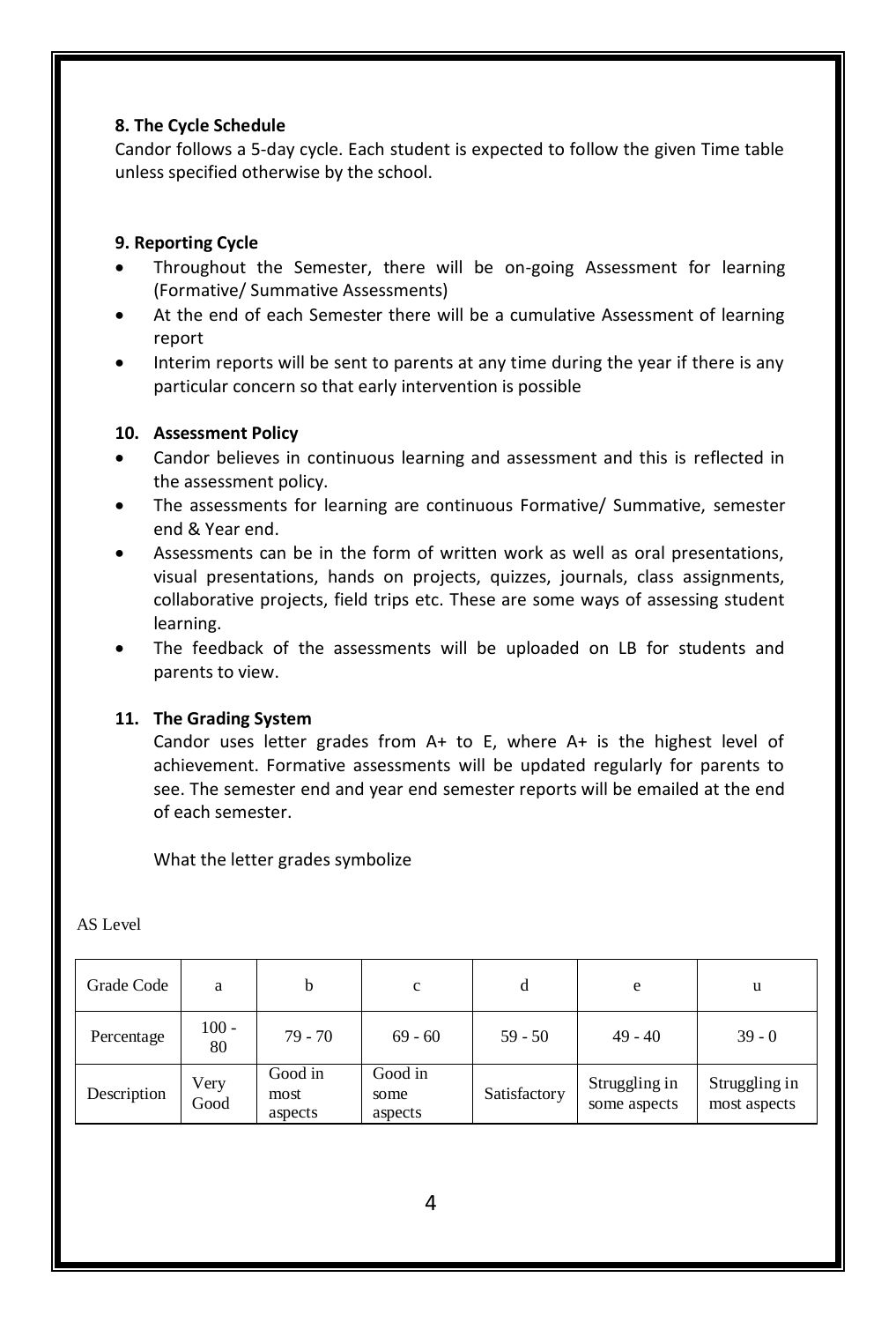## A Level

| Grade<br>Code | $A^*$     | А            | B                          |                            |              | E                                |                                  |
|---------------|-----------|--------------|----------------------------|----------------------------|--------------|----------------------------------|----------------------------------|
| Percentage    | 100 - 90  | $89 -$<br>80 | $79 - 70$                  | $69 - 60$                  | $59 - 50$    | $49 - 40$                        | $39 - 0$                         |
| Description   | Excellent | Very<br>Good | Good in<br>most<br>aspects | Good in<br>some<br>aspects | Satisfactory | Struggling<br>in some<br>aspects | Struggling<br>in most<br>aspects |

# IGCSE

| Grade<br>Code | $A^*$         | А            | В                          |                            |                  | E                                | F                                | G                                 |                                |
|---------------|---------------|--------------|----------------------------|----------------------------|------------------|----------------------------------|----------------------------------|-----------------------------------|--------------------------------|
| Percentage    | 100 -<br>90   | $89 -$<br>80 | $79 - 70$                  | $69 - 60$                  | $59 - 50$        | $49 - 40$                        | $39 - 30$                        | $29-20$                           | $19 - 0$                       |
| Description   | Excelle<br>nt | Very<br>Good | Good in<br>most<br>aspects | Good in<br>some<br>aspects | Satisfacto<br>ry | Struggling<br>in some<br>aspects | Struggling<br>in most<br>aspects | Strugglin<br>g in most<br>aspects | Unable to<br>meet<br>standards |

# MSP

| Grade<br>Code | $A^*$      | A            | B                          | C                          | D            | E                                | F                                | U                              |
|---------------|------------|--------------|----------------------------|----------------------------|--------------|----------------------------------|----------------------------------|--------------------------------|
| Percentage    | $100 - 90$ | $89 -$<br>80 | $79 - 70$                  | $69 - 60$                  | $59 - 50$    | $49 - 40$                        | $39 - 30$                        | $29 - 0$                       |
| Description   | Excellent  | Very<br>Good | Good in<br>most<br>aspects | Good in<br>some<br>aspects | Satisfactory | Struggling<br>in some<br>aspects | Struggling<br>in most<br>aspects | Unable<br>to meet<br>standards |

# **12. Homework Policy**

Candor believes that Homework is a meaningful activity that extends and reinforces classroom learning experience when the student returns home or to the Dorm.

# **Primary School**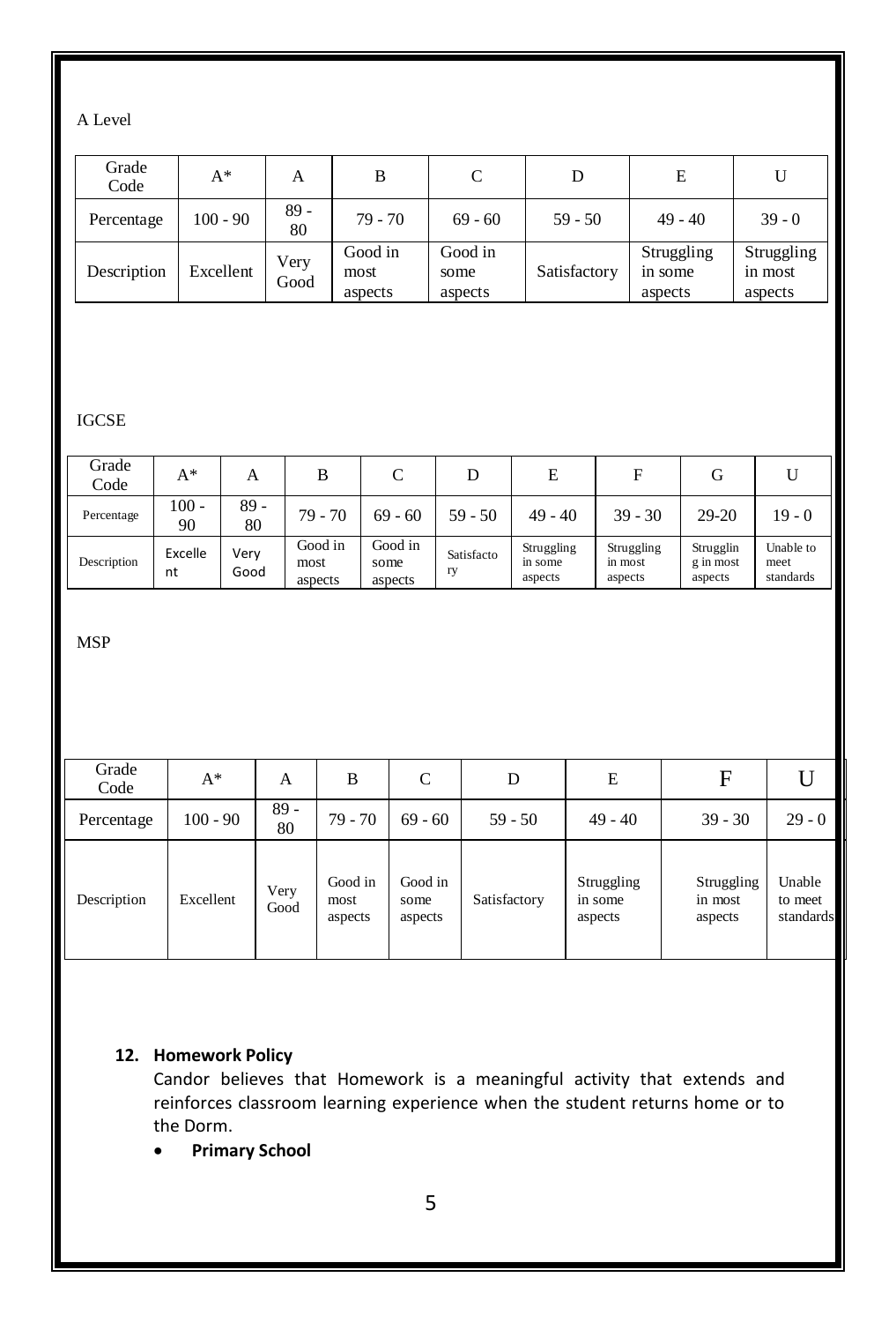Homework is not necessarily a paper and pencil activity. It is assessed through verbal, presentational, written activities the following day. Homework will be given to the student thrice a week, of which one will be over weekend.

#### **Middle School**

Teachers will maintain a Homework plan for the cycle so that students will not have more than two major pieces of homework per evening. However, there will always be some amount on a daily basis.

#### **High School**

Students are responsible for meeting the homework submission deadlines. Students must make a habit of writing up notes for every subject that they have had for the day. By notes we mean what students have understood of what they learnt that day.

#### **13 . Attendance Policy**

- All students are expected to attend every class as per their schedules.
- Only on emergency with the permission of the appropriate authority, students may be exempted from classes
- 85% attendance is imperative. If a student does not meet this requirement, the decision to promote him/her will be at the discretion of the school, based on the reason for absence.

#### **14. Academic Honesty Policy**

Candor International School promotes self-discipline, independence and love of learning. The name "Candor" means honesty. Therefore every member of the community is expected to be honest in all areas of life. Academic honesty is fundamental to any academic institution and Candor expects all students to act honestly in every area of their academic work. Students must always give credit to any sources they have used in their work. Examples of academic dishonesty along with consequences are given below.

Candor believes that all candidates must understand the basic meaning and significance of concepts that relate to academic honesty and malpractices. All members of the community need to be aware that Candor treats Academic dishonesty as a serious matter.

The purpose of this policy is therefore:

- . To promote and reinforce the importance of academic honesty at Candor International School
- . To enumerate the procedure to deal with incidents of academic malpractice.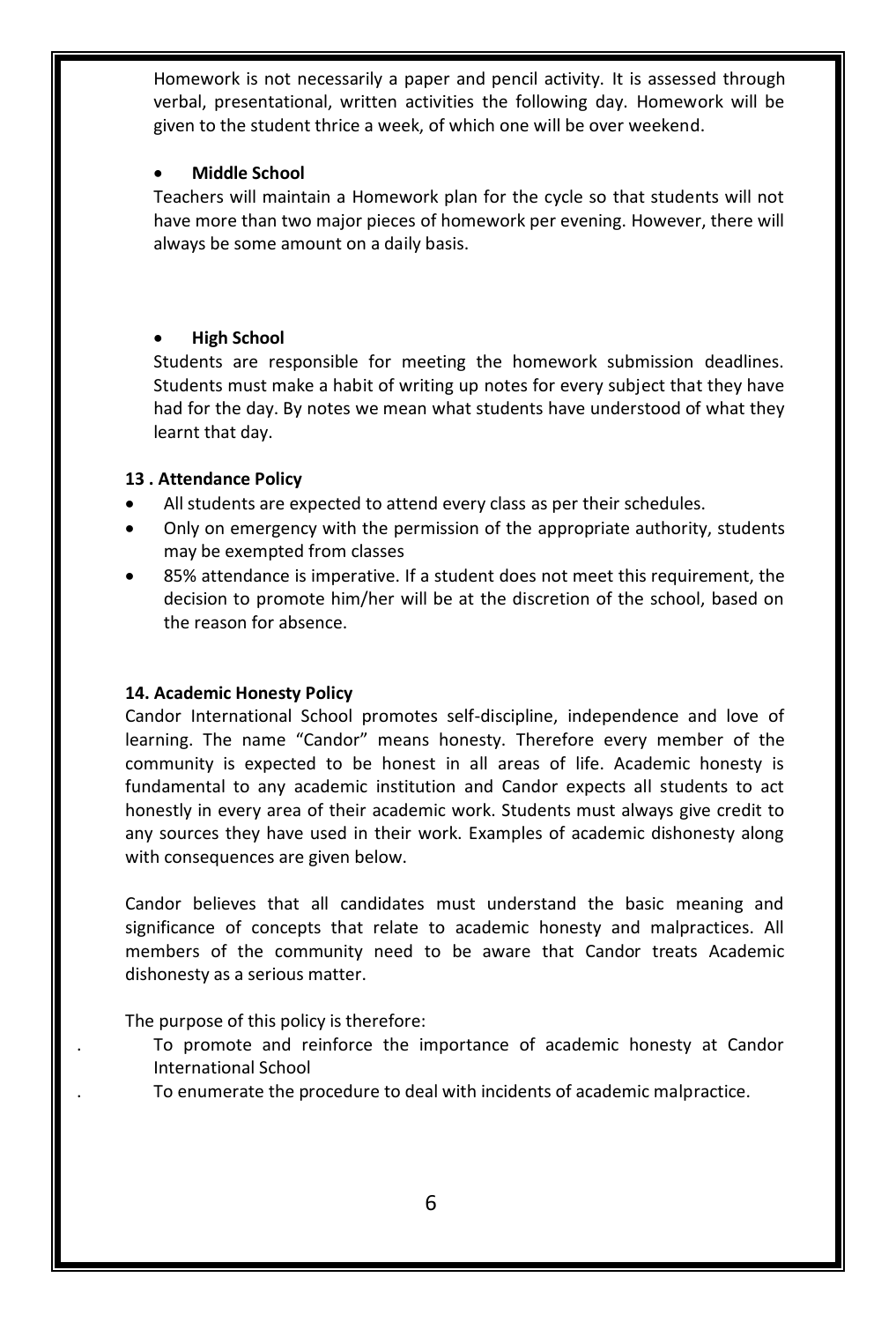**Cheating is taking information from another student without his or her knowledge / taking information using technology during an assessment is not permitted.**

Both students will receive a "failure" (F) in their assignment. The maximum mark they will receive on a re-take will be a D (Minimum Pass) if it meets the expectation or an F (Fail) if it does not meet the expectation

- A letter will be sent to the parents informing them of the incident
- A warning letter will be given to the student
- A repetition of such an act will lead to strong consequences.

# **Fraudulent use of library books and library resources**

#### **Consequences:**

- A letter will be sent to the parents informing them of the incident
- A warning letter will be given to the student
- The assignment will have to be redone

#### **Plagiarism: Using another person or source's ideas or language without acknowledging the author or source. It also includes:**

- getting someone else to do your writing
- copying someone else's work
- printing out data from electronic encyclopedia or resources
- presenting someone else's language or ideas as your own
- borrowing the order of an argument

#### **Consequences:**

- Students will receive a "fail" (F) in their assignment. The maximum mark they will receive on a re-take will be a D (Minimum Pass) if it meets the expectation or an F (Fail) if it does not meet the expectation
- A letter will be sent to the parents informing them of the incident
- A warning letter will be given to the student

#### **Malpractice implies any or all of the following**

- Taking unauthorized material into the examination hall, (Calculators, Electronic devices, Rough Papers, Notes, Cell Phones etc.) which may contain information pertaining to the examination.
- Exchanging, supporting or attempting to support or passing on information that is related to examination.
- Misconduct during examination and attempting to disrupt examination or distract other students in the examination
- Copy the work of another student
- Failing to comply with the instructions of the invigilator
	- Stealing examination papers

#### **Consequences:**

- The student will be sent out from the exam hall and getting an "F" for that exam
- It may also lead to expulsion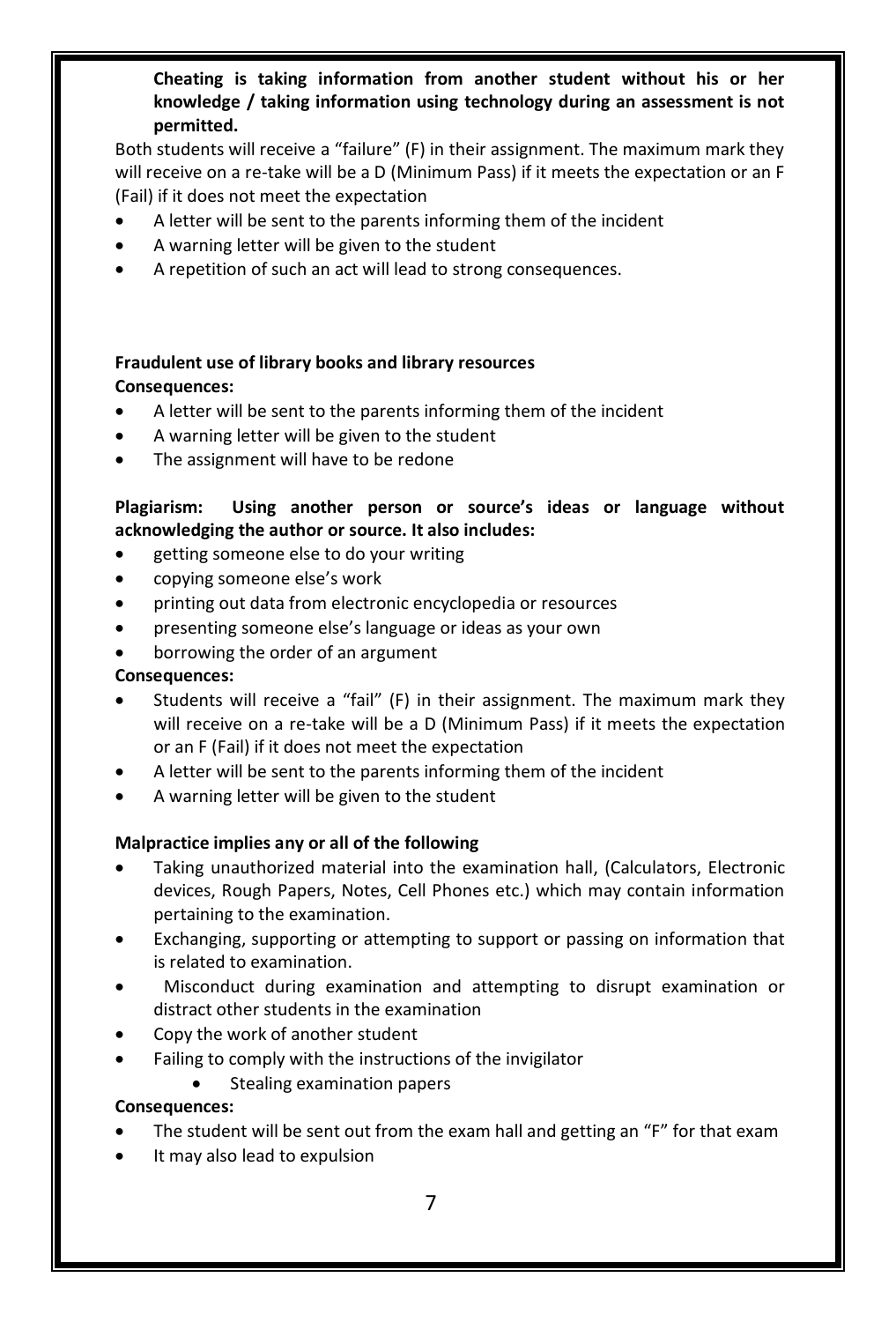Any form of malpractice for students of Grade 10, 11 and 12, in the exam or in any of the internal assessments / assignments will be reported to the CIE / IBO.

# **To protect against charges of plagiarism, it is important to observe good research practices, and to acknowledge other people's ideas and information.**

#### **15. Internet Policy**

- Candor is a wi-fi campus and hence Internet facilities will be available in every area Therefore, all students are required to use the facility responsibly
- Students are required to abide by the terms of the IT Contract. Any form of abuse will lead to disciplinary consequences
- Hacking will result in suspension during which period the student will forfeit the advantage of any assessments taken by the rest of the class
- Accessing inappropriate sites will result in suspension during which period the student will forfeit the advantage of any assessments taken by the rest of the class
- Possession of 3G/4G/5G sim cards, data cards or any other device that will give them access to internet should be informed to the School Principal.
- If without their permission, such devices are used, it will lead to serious disciplinary action
- Using any form of social form during school hours will lead to disciplinary action
- Any form of cyber offence will lead to serious disciplinary action

# **16. Policies for Laptops /iPads / Any other devices**

**All students should abide by the policy of Laptop/iPad/Space Any other Device of the school. During school hours, iPads /Laptops/Any other Device should be used in the classroom or study hall only with the permission of the concerned teacher. iPads /Laptops/Any other Device can be used for assignments and classwork with the permission of the teacher.** 

- Students are responsible for their iPads /Laptops/Any other Device. The school will not be responsible for any loss or theft
- Borrowing or lending of iPads /Laptops/Any other Device is at one's own risk
- During study time iPads /Laptops/Any other Device may be used for academic purpose only

# **Irresponsible use of iPads /Laptops/Any other Device will result in disciplinary consequences.**

#### **Examples of irresponsible use of iPads /Laptops/Any other Device:**

- Using someone else's laptop/iPad/any other device
- Listening to music in class without permission
- Gaming during class time
- Surfing the net during class time for non-academic purpose.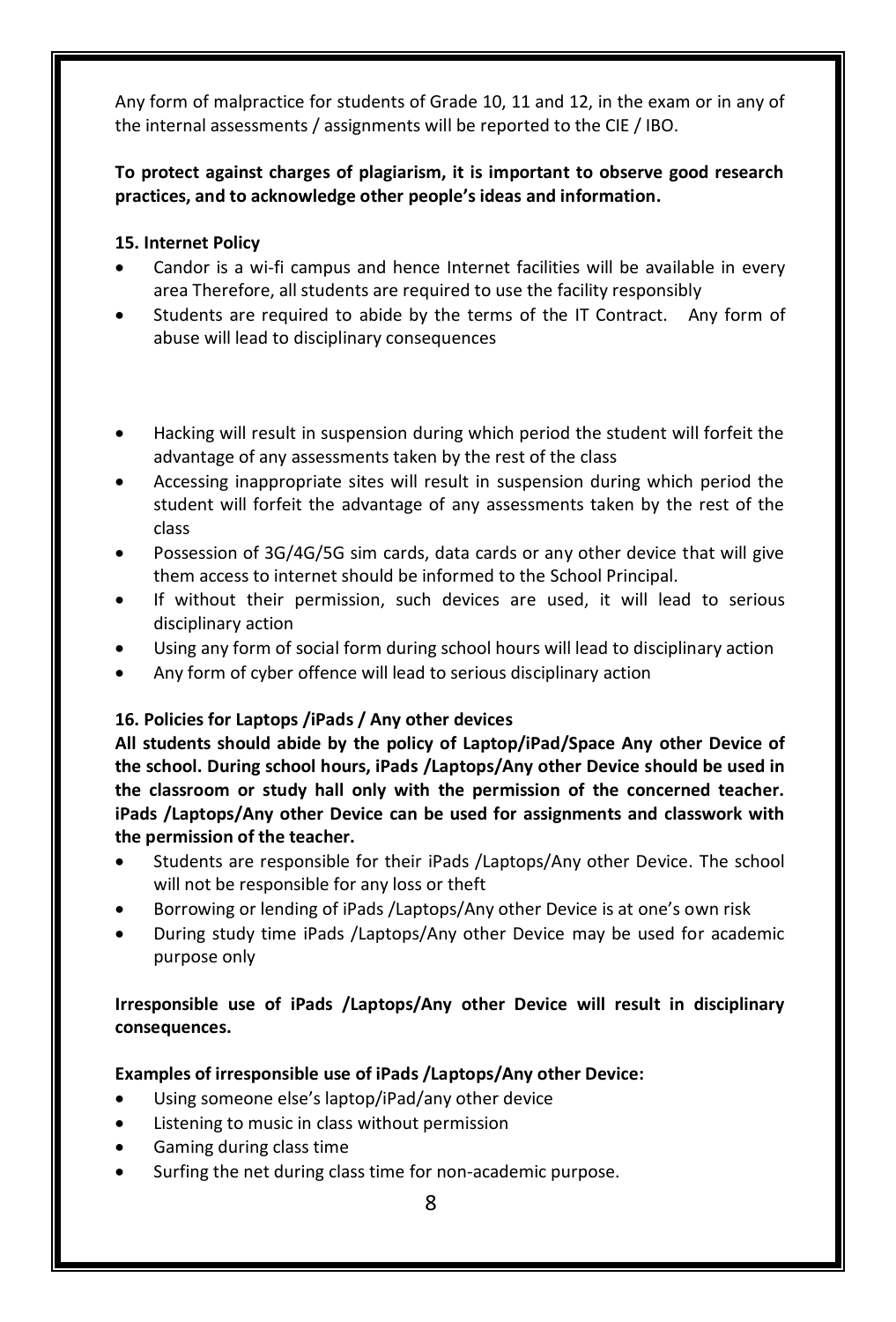#### **Consequences:**

- The laptop/iPad/any other device will be confiscated
- A letter will be sent to the parents
- A warning will be issued to the student
- A contract will be signed by the student
- Repeated irresponsible usage will result in the suspension of laptop/iPad/any other device

#### **17. Cell Phone Policy**

Students are discouraged to bring cell phones to the school as school phones are available to contact their parents and guardians in emergency. In case of special permission when cell phones are allowed, they will need to be deposited with the HRT and collected at the end of the day. Cell phones found with students will be confiscated and returned at the end of semester. Students are responsible for their mobile phones. The school will not be responsible for any loss or theft.

#### **18. Laboratory Safety Rules and Guidelines**

The Candor labs are well equipped and students are expected to conduct themselves responsibly while in the labs. Students can enter the labs only for scheduled classes. They should

- follow all written and verbal instructions carefully. If unclear, they should ask the teacher before proceeding with the activities
- perform only those experiments authorized by the teacher
- be prepared to work in the laboratory by reading all procedures thoroughly before entering the laboratory
- Read all guidelines displayed in the labs.

#### **19. Activity Clubs**

# **Activity clubs are intended to be enjoyable for the students. Attendance is mandatory.**

All students must sign up for clubs per semester as per the details shared with the students for that year. The club listing will be put up during the first cycle of school and students can sign up according to personal interest.

These are sports, performance and craft based hobby clubs which happen during the week as per the time table.

**The number of students needed in each club will be specified against each club; and it will be on a 'first come, first served' basis.**